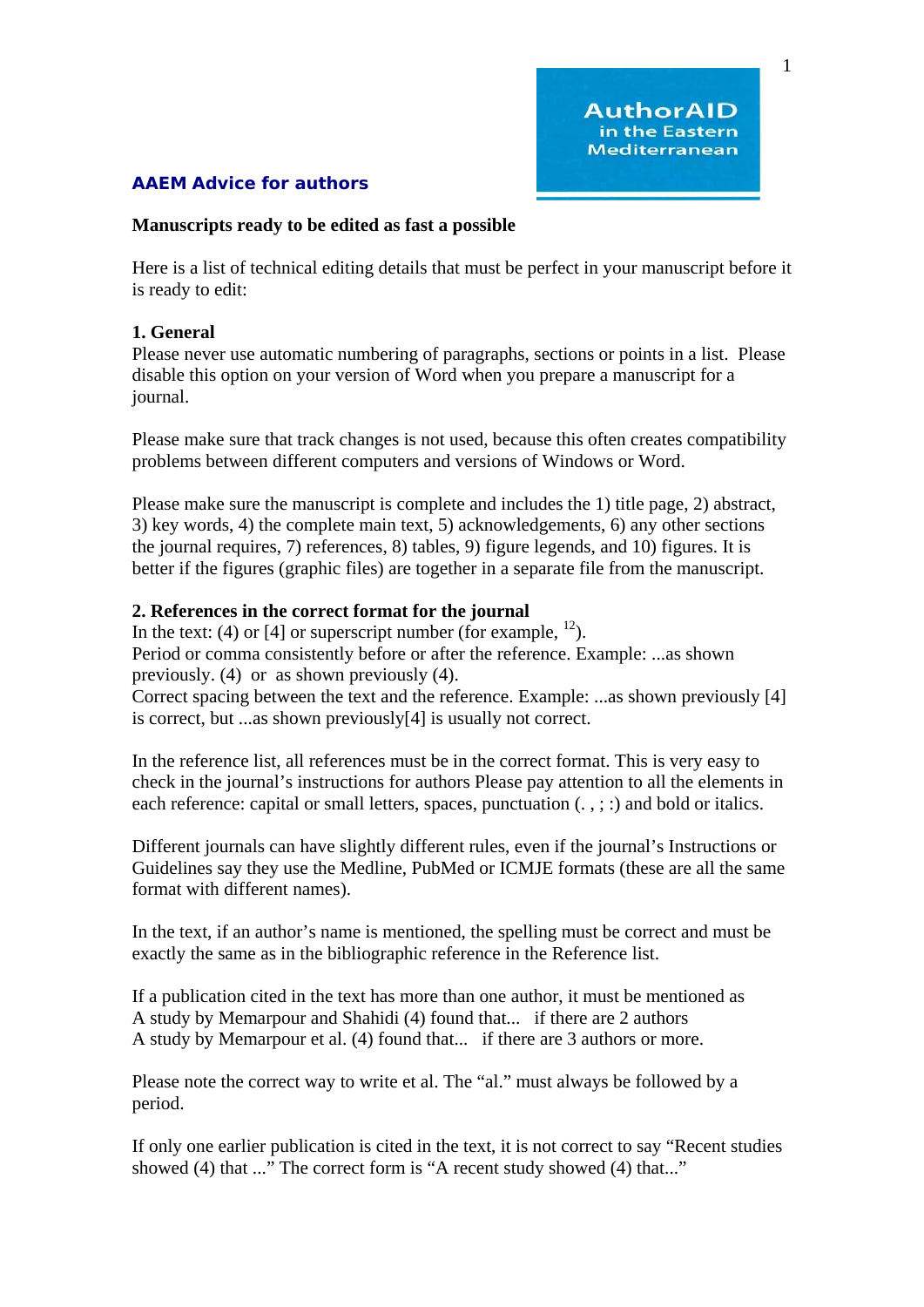#### **3. Title page names**

Each author should be named with his or her complete given name first (not just the initials) followed by the surname. The journal will adapt this to their own particular style. The system of using the surname first followed by the initials of the given name is only for bibliographic references, not for identifying the authors at the beginning of the article.

#### **4. Abstract**

The abstract must be within the journal's word limit. Please do not use any abbreviations in the abstract.

### **5. Key words**

Each key word must be present in http://www.nlm.nih.gov/mesh/MBrowser.html. This is very easy to check online. If the key word you want is not in the MeSH Browser, use the term that is most similar. Usually, journals want you to use key words that are not already contained in the title of the article.

### **6. Abbreviations**

The first time the term appears in the main text, please use the full term followed by the abbreviation in parentheses. The second time it appears and all successive times in the main text, please always use the abbreviation. Please do not alternate between the abbreviation and the full term.

Please never use an abbreviation as the first word of a sentence.

Please do not use any abbreviations in the section headings, titles for the tables and figure legends.

## **7. Materials and manufacturers**

You must give the exact, correct name of each product (name of the product and model or series number) and always write it the same way. This is very easy to check on the manufacturer's website. Many products have similar names, and an error could have serious consequences for the patients.

The first time a product or apparatus is mentioned, you must provide the name of the manufacturer and the City, State (only for the USA) and Country. If you obtained the material from a regional or national office and not from the main international office of the company, it is better to give the city and country of the office where you bought the material. It is not necessary to mention "Inc" or "Ltd" or "Gmbh" or "Company" or "Co" in the name of the manufacturer.

If the same product is mentioned a second time or additional times in the manuscript, it is not necessary to provide the manufacturer's location each time. Only the name of the product and the name of the manufacturer are enough.

The correct name of the material manufacturer must be checked on one of the manufacturer's official websites. Do not copy this from other published articles, because other articles are full of mistakes. Please pay attention to capital and small